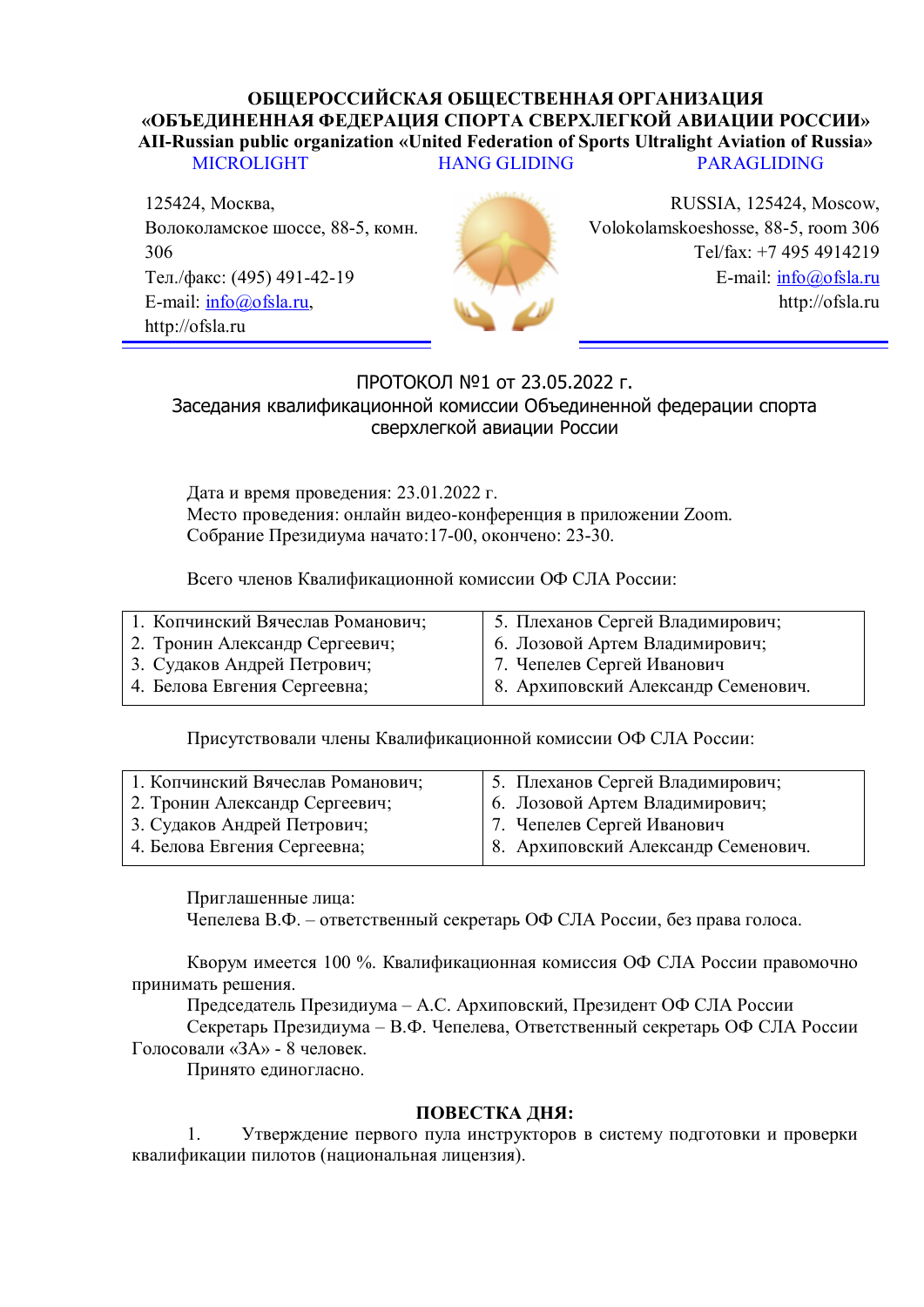## ПРИНЯТЫЕ РЕШЕНИЯ:

1. **По первому вопросу:** Утверждение первого пула инструкторов в систему подготовки и проверки квалификации пилотов (национальная лицензия).

Выступила: Чепелева В.Ф., которая огласила весь список заявок, полученный для отбора первого пула инструкторов в систему подготовки и проверки квалификации пилотов. Всего поступило 85 заявок и анкет из разных регионов РФ.

| N <sub>2</sub><br>п/п | ФИО                 | Регион                              | N <sub>2</sub><br>п/п | ФИО                   | Регион                     |
|-----------------------|---------------------|-------------------------------------|-----------------------|-----------------------|----------------------------|
| $\mathbf{1}$          | Жерносенко С.С.     | Алтайский край                      | 44                    | Быстрицкий А.А.       | Москва                     |
| $\overline{2}$        | Амануллин А.Н.      | Башкортостан/<br>Московская область | 45                    | Кочергин С.В.         | Москва                     |
| 3                     | Шашин И.А.          | Белгородская область                | 46                    | Малев М.А.            | Москва                     |
|                       |                     | Владимирская                        |                       |                       |                            |
| 4                     | Федин А.А.          | область                             | 47                    | Семенов А.В.          | Москва                     |
| 5                     | Хабибуллин Э.Р.     | Волгоградская<br>область            | 48                    | Чачанов Р.А.          | Москва                     |
| 6                     | Смольянинов<br>A.H. | Воронежская область                 | 49                    | Костромитин С.Ю.      | Москва                     |
| 7                     | Бабушкина А.Ю.      | Воронежская область                 | 50                    | Передереев В.В.       | Московская область         |
| 8                     | Донцов А.А.         | Дагестан                            | 51                    | Лазарев-Марченко С.А. | Московская область         |
| 9                     | Кутсар Д.И.         | Забайкальский край                  | 52                    | Плеханов С.           | Московская область         |
| 10                    | Лазерег М.М.        | Забайкальский край                  | 53                    | Брагин Н.Н.           | Московская область         |
| 11                    | Илюшин И.А.         | Иркутская область                   | 54                    | Тарасов Алексей       | Московская область         |
| 12                    | Сухорученко С.А.    | Калининградская<br>область          | 55                    | Поляков А.С.          | Московская область         |
| 13                    | Бажанов С.С.        | Калининградская<br>область          | 56                    | Донцов С.Н.           | Московская область         |
| 14                    | Костюк А.А.         | Краснодарский край                  | 57                    | Рыбалко С.С.          | Мурманская область         |
| 15                    | Терентьев Е.А.      | Краснодарский край                  | 58                    | Судаков А.П.          | Нижегородская область      |
| 16                    | Макаров П.Н.        | Красноярский край                   | 59                    | Брякотина О.С.        | Новосибирская область      |
| 17                    | Прокопьев Е.В.      | Красноярский край                   | 60                    | Халявин Ф.Г.          | Оренбургская область       |
| 18                    | Шарипова К.Э.       | Красноярский край                   | 61                    | Портнов А.В.          | Пермский край              |
| 19                    | Чепелев С.И.        | Крым                                | 62                    | Карлин А.Б.           | Приморский край            |
| 20                    | Гончаров А.Ю.       | Крым                                | 63                    | Смага Е.А.            | Республика Алтай           |
| 21                    | Жукарин С.К.        | Крым                                | 64                    | Слукин А.В.           | Республика Алтай           |
|                       |                     |                                     |                       |                       | Республика                 |
| 22                    | Носов А.А.          | Крым                                | 65                    | Атангулов Т.А.        | Башкортостан<br>Республика |
| 23                    | Грязнов Е.А.        | Крым                                | 66                    | Виноградов Д.Н.       | Башкортостан               |
| 24                    | Шаманин В.Г.        | Крым                                | 67                    | Сабитов Р.Р.          | Республика Татарстан       |
|                       |                     | Ленинградская                       |                       |                       |                            |
| 25                    | Лозовой А.В.        | область                             | 68                    | Ключников О.В.        | Республика Татарстан       |
| 26                    | Лозовая А.В.        | Ленинградская<br>область            | 69                    | Кобяков А.Е.          | Республика Татарстан       |
|                       |                     | Ленинградская                       |                       |                       |                            |
| 27                    | Калинин К.И.        | область                             | 70                    | Головин А.А.          | Рязанская область          |
| 28                    | Кучеренко А.В.      | Ленинградская<br>область            | 71                    | Доронин А.Н.          | Рязанская область          |
| 29                    | Орешенков С.В.      | Липецкая область                    | 72                    | Мещеряков А.В.        | Самарская область          |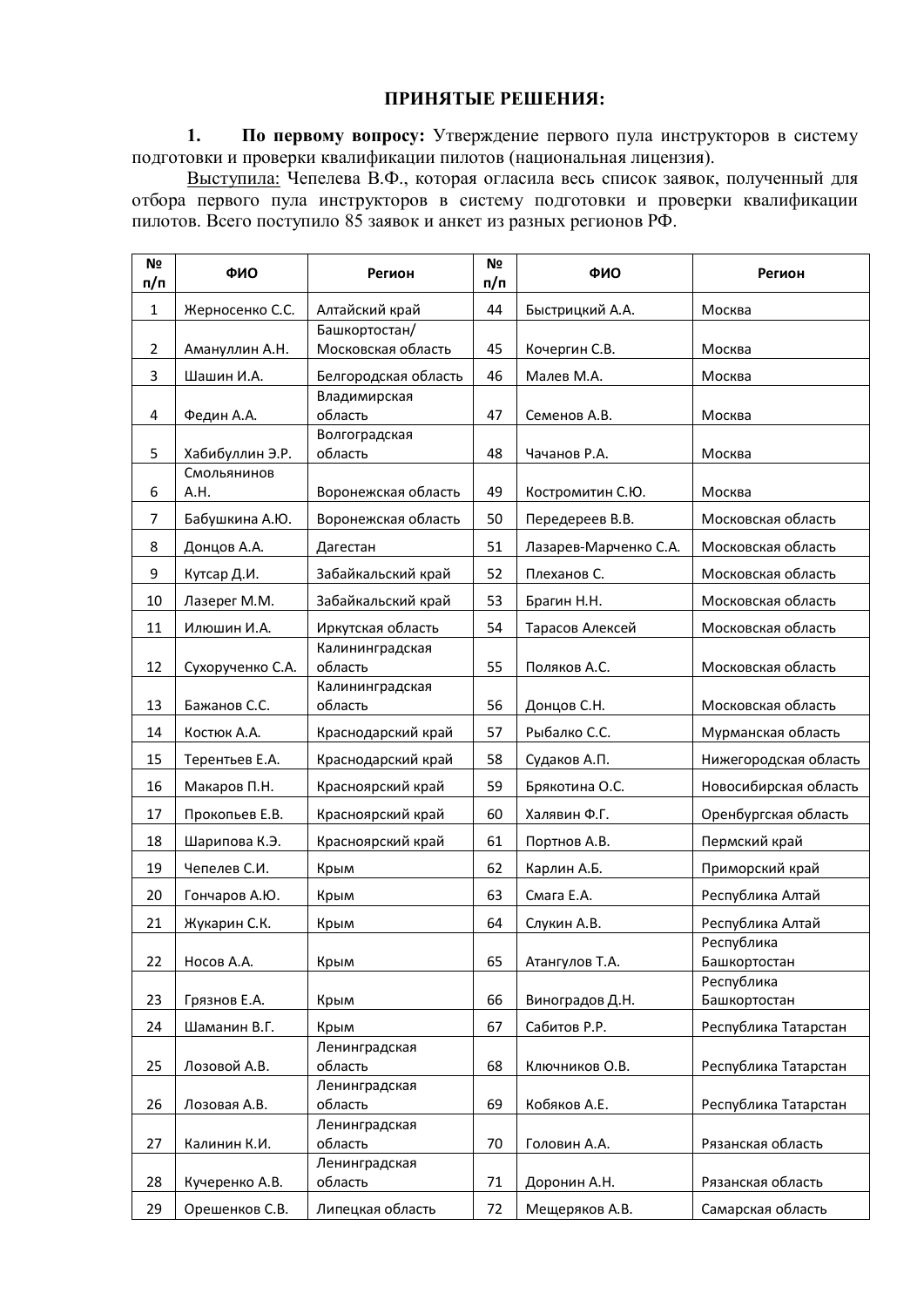| N <sub>2</sub><br>п/п | ФИО                    | Регион | N <sub>2</sub><br>п/п | ФИО             | Регион                     |
|-----------------------|------------------------|--------|-----------------------|-----------------|----------------------------|
| 30                    | Тюшин В.А.             | Москва | 73                    | Федоров А.В.    | Санкт-Петербург            |
| 31                    | Тронин А.С.            | Москва | 74                    | Харитонов Ю.В.  | Санкт-Петербург            |
| 32                    | Гусев Д.В.             | Москва | 75                    | Самохина А.Ю.   | Санкт-Петербург            |
| 33                    | Вихляева М.Л.          | Москва | 76                    | Собетов А.И.    | Санкт-Петербург            |
| 34                    | Мурашев И.С.           | Москва | 77                    | Митюкляев П.А.  | Свердловская область       |
| 35                    | Макаров А.А.           | Москва | 78                    | Рогожников Е.В. | Томская область            |
| 36                    | Аверьянов М.В.         | Москва | 79                    | Люст А.В.       | Томская область            |
| 37                    | Писарев Ю.В.           | Москва | 80                    | Чесноков А.М.   | Томская область            |
| 38                    | Шеленков С.В.          | Москва | 81                    | Утриванов Е.Ю.  | Чувашская республика       |
| 39                    | Ногин-Чернышов<br>O.E. | Москва | 82                    | Алепов А.       | Санкт-Петербург            |
| 40                    | Костенко П.А.          | Москва | 83                    | Якупов Р        | Ставропольский край        |
| 41                    | Козелков А.М.          | Москва | 84                    | Риве Сергей     | Ямало-Ненецкий АО          |
| 42                    | Иващенко К.Н.          | Москва | 85                    | Кандыбко Сергей | Калининградская<br>область |
| 43                    | Кушлевич О.Л.          | Москва |                       |                 |                            |

Выступила: Белова Е.С., которая предложила выбирать кандидатов из каждого предложенного региона для географического разнообразия и возможности упрощенного доступа пилотов при сдаче экзаменов.

Выступил: Лозовой А.В., который предложил выбирать не более одного кандидата, в первый пул инструкторов, из каждого летного клуба/школы.

Выступил: Плеханов С.В., который предложил связаться с кандидатами в первый пул инструкторов по аудио/видео связи для дополнительных вопросов и уточнений.

Принятое решение: Утвердить первый пул инструкторов в систему подготовки и проверки квалификации пилотов. Ознакомить инструкторов с соответствующей документацией. Создать рабочие группы для оперативного обмена информацией.

| Nº<br>п/п      | ФИО            | Регион                   | N₫<br>п/п | ФИО             | Регион                |
|----------------|----------------|--------------------------|-----------|-----------------|-----------------------|
| 1              | Терентьев Е.А. | Краснодарский край       | 21        | Сабитов Р.Р.    | Республика Татарстан  |
| $\overline{2}$ | Макаров П.Н.   | Красноярский край        | 22        | Доронин А.Н.    | Рязанская область     |
| 3              | Чепелев С.И.   | Крым                     | 23        | Собетов А.И.    | Санкт-Петербург       |
| 4              | Жукарин С.К.   | Крым                     | 24        | Митюкляев П.А.  | Свердловская область  |
| 5              | Грязнов Е.А.   | Крым                     | 25        | Алепов А.       | Санкт-Петербург       |
| 6              | Лозовой А.В.   | Ленинградская<br>область | 26        | Якупов Р        | Ставропольский край   |
| $\overline{7}$ | Тюшин В.А.     | Москва                   | 27        | Жерносенко С.С. | Алтайский край        |
| 8              | Тронин А.С.    | Москва                   | 28        | Хабибуллин Э.Р. | Волгоградская область |
| 9              | Гусев Д.В.     | Москва                   | 29        | Донцов А.А.     | Дагестан              |
| 10             | Вихляева М.Л.  | Москва                   | 30        | Лазерег М.М.    | Забайкальский край    |
| 11             | Кочергин С.В.  | Москва                   | 31        | Илюшин И.А.     | Иркутская область     |
| 12             | Шеленков С.В.  | Москва                   | 32        | Гончаров А.Ю.   | Крым                  |
| 13             | Кушлевич О.Л.  | Москва                   | 33        | Кучеренко А.В.  | Ленинградская область |
| 14             | Малев М.А.     | Москва                   | 34        | Орешенков С.В.  | Липецкая область      |